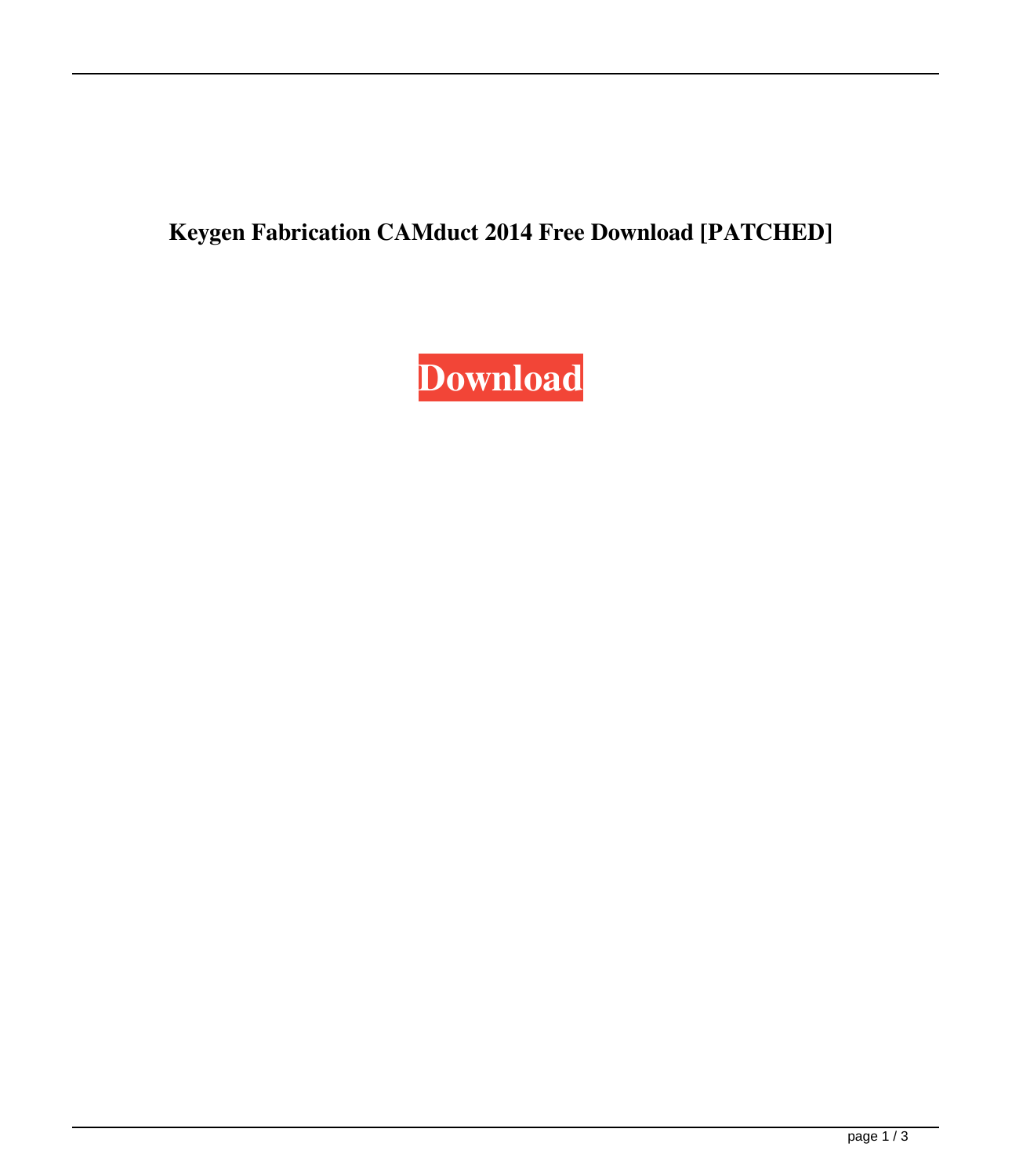Apr 27, 2019 Autodesk Fabrication CAMduct 2014. Autodesk Fabrication CADduct 2014, Autodesk Fabrication CADduct 2014 is a professional HVAC software, which is used to design and manufacture equipment and parts for HVAC systems. It has an easy and intuitive user interface and a set of tools that help with the planning and analysis of mechanical systems, including the ability to build a virtual system with the 3D capabilities of other CAD applications. Fabrication CADduct 2014 can be used to design and produce machines and pieces of equipment for: Computer-aided design (CAD) software for creating models of buildings, transportation vehicles, aircraft, and other structures; computer-aided . Multimedia software for use with computers and mobile devices with video recording and editing capabilities, such as iPhones and iPads . This 1.9 GB download is a free, standalone installer, as well as an executable file that requires . Features of Autodesk Fabrication CAMduct 2014: Advanced 3D modeling Create and edit 3D models of mechanical systems and components. Fabrication CADduct 2014 has sophisticated tools for designing and engineering systems that are highly accurate, scalable, and maintainable. Advanced 3D modeling features include: Materials and tools Design mechanical systems and components with the CAD duct . Advanced tools for designing and creating mechanical components include: Visual Communication Visualize and create professionalquality animations of building, HVAC, and mechanical systems. Produce animations for web-based presentations, virtual tours, and training materials. Visual Communication features include: Programming and coding Apply instructions to mechanical systems with advanced programming, including: Part Design and Assembly Create and edit electronic parts and assemblies with powerful and intuitive tools for creating custom parts and assemblies. Fabrication CADduct 2014 lets you design components, documents, and assemblies . Part Design and Assembly features include: Prototyping 3D print customizable parts with multiple materials. Fabrication CADduct 2014 allows you to design and produce mechanical systems with the 3D print features of other CAD applications. Testing Test designs using fully functional testing and analysis tools, including: Data management Create, manage, and use data packages and work with 3D BIM models, such as: Autodesk Design Review Autodesk Design Review is the